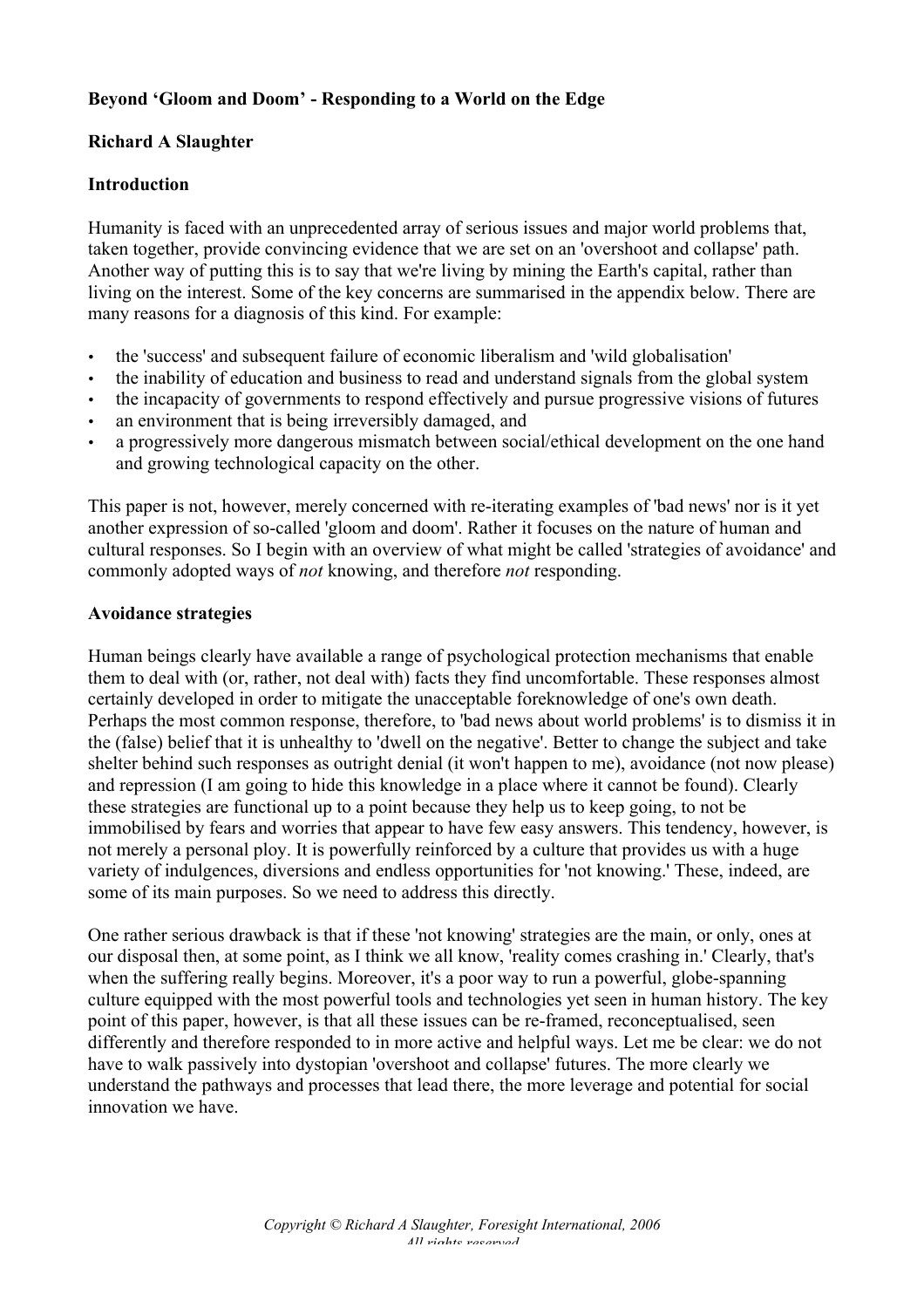# **Worlds of illusion and 'the great forgetting'**

In the field of conjuring and magicianship the creation of illusions is a positive and enjoyable experience. The audience chooses to have their sense of reality, their ordinary assumptions and perceptual habits challenged in the most entertaining ways. The magician seems to have extraordinary powers: the cards obey his will; the doves and rabbits appear as if from nowhere; the lady vanishes. We leave perplexed but happy, knowing that our ordinary assumptions have been challenged, if only briefly. Clearly there's more to the world than meets the eye (a point that will become more significant below) and this can leave us with a sense of widened possibilities, even if we do not, at that moment, know exactly what they may be. Such illusions are temporary and we soon forget them as we return to the daily round. But if we look more closely at daily life we soon see that it is filled with illusions of a completely different kind.

The familiar surfaces of everyday life are made up of the things we see, hear and do without, in most cases, thinking about them very deeply. That is to say, the world we experience is comprised of other people, imagery, music, signs, symbols etc, all embedded in familiar, man-made, infrastructures such as roads, railways, airports, pavements, offices, shops and shopping malls, cinemas and, of course, our homes and those of our friends. Within this world, both public and private, are rapidly increasing numbers of glittering attractions such as shop signs, advertisements, magazines, TV and cinema screens and the ever growing range of hand held electronic devices, from mobile 'phones to sound and image-rich I-pods. Increasingly the range of sensory options from the external world is matched, and perhaps even exceeded, by the infinite range of material now available on the internet.

There is, therefore, a strong sense of being surrounded by a kind of multi-media, multi-domain, orchestra that sometimes plays 'in tune' (as we make sense of fragments of it momentarily) and then 'out of tune' (as we struggle to cope with the sensory overload that it creates). There's an increasing sense that the wider world 'out there', while attractive in many obvious respects, is also demanding, harsh, abrasive, unforgiving and quite possibly dangerous as well. Far better, perhaps, after prolonged exposure to 'tune out' and seek solace somewhere else. For some that 'somewhere else' is, in fact, a deeper engagement with the external world, through sport, bush walking, travel and other such activities, including companionship with others. For the majority, perhaps, it is found by turning inward to reading, television, computer games, the internet and so on.

What is clear is that we now live amidst enormous sensory complexity. Hence the question that arises here is the effect all this has on our sense of the wider context in which our lives are lived. I suspect, in fact, that the world of culture that I've been attempting to evoke above, now functions primarily as a dense and all-but impenetrable screen that intervenes between us and the background natural world so effectively that we have, in fact, lost sight of our real relationship with that world and, equally, also lost sight of what that means. I call this 'the great forgetting.'

There is, however, a group of individuals that, instead of turning away from the wider world, spend a great deal of their time dealing very directly with one or another aspect of it. Some are scientists, while others are writers, journalists, academics, wardens, guides and so on. Some are professional (in the sense of being formally paid for what they do) while others are volunteers who work out of a sense of certain value commitments or personal connection with some part of the natural world. They are a varied group and they have vital role to play. Some of these I think of – in a sort of 'shorthand' way - as physicians of the planet.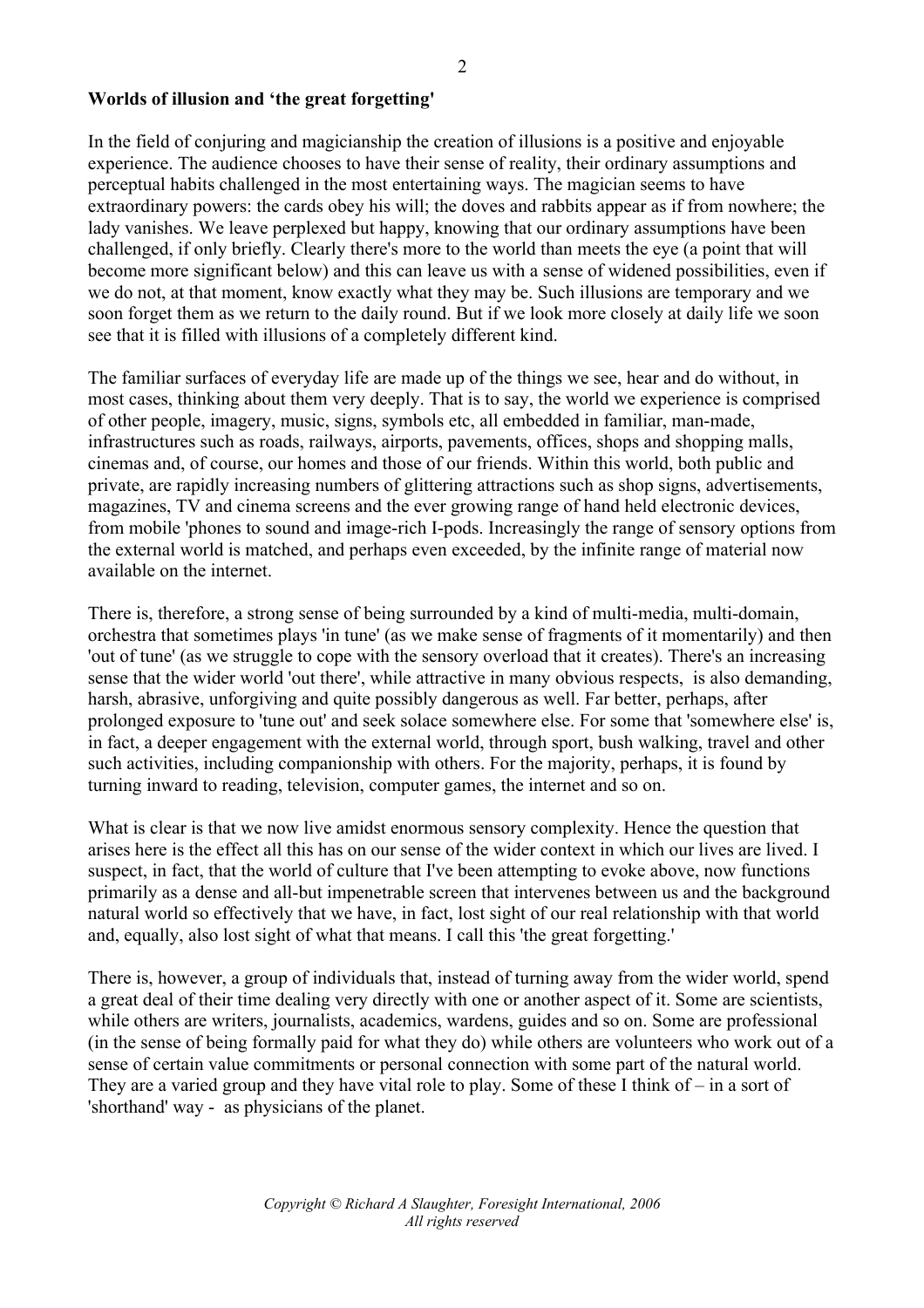#### **Physicians of the planet**

When we get physically sick we usually visit a doctor, a person trained to read the signs of physical and/or emotional distress; one who will interpret the signs and prescribe a course of action (that may or may not include taking some form of medication) to ameliorate or cure the condition. Broadly speaking, we tend to listen to what the humanly oriented physicians have to say about us individually and to consider their advice. One of the measures of civilisation is the extent of institutional provision for the sick, the injured, the young and the elderly. The medical infrastructure in any country provides for this and woe betide any local politician who overlooks this responsibility! Just as there are physicians who deal with human beings, so too there are those who focus on the planet and specialise in a particular geographical area, earth system or type of organism. Yet we have great difficulty even hearing what the Earth oriented physicians have to say and we seldom follow *their* advice unless we are forced by circumstances to do so which, on occasion, can be too late. Why is this?

At the civilisational level, that is, at the level of governments, large organisations and the key social formations and institutions, our culture is permeated by illusions, wishful thinking and ideas that are way past their 'use by' date. For example, the twin ideologies of progress and of growth, sanction a continuing assault on the natural world that beggars the imagination. The destruction of forests, lakes, rivers, reefs and ecosystems of all kinds has become so 'normal' in the so-called 'advanced' societies that few ever give it serious thought. Most people would probably not even know what has been called the 'sixth extinction' stands for, even though they are part of it. Life on Earth took some four billion years to evolve but it is being dispensed with wholesale as though it counted for nothing. The arrogance is breathtaking and supports an illusion of safety and security. The illusion in question is that, in an immediate sense, affluent life (and in an extended sense, any human life) can prosper while the Earth's life support systems are steadily compromised. The associated illusion that *homo sapiens* is a 'peak species' that bestows on it the status of 'lords and masters of nature' is also false. It obscures our real situation and sponsors the kind of wishful thinking that stands behind the vast majority of decisions made in our major institutions: government, business and education.

Were it otherwise then the long chains of reasoning that stand behind conventional thinking would be challenged and, in some cases, reversed. The structure of institutions would change and the reality principles of advanced civilisations would change as well. Where the extremity of the human condition is put so far out of mind that it ceases to exist then 'anything goes.' In a complex environment it is already difficult to 'clear the fog', think clearly and understand what is happening and why. The question is: how can this be turned around?

#### **The civilisational challenge**

If we are going to make any real progress it is essential to re-frame our situation away from trite and ill-considered 'gloom and doom' responses (that basically suggest we are, or will be, helpless victims of forces beyond our control) towards the notion of us being collectively challenged. One of the immediate gains is that, instead of having to mount a psychically expensive and debilitating strategy of denial, etc, we can start to explore the range of options that are, in fact, available. It's my belief that this approach leads us to genuine empowerment, social innovations across the board, sustainable long-term solutions and, eventually, a very different future world. There are three key steps. These are:

• understanding our situation

*Copyright © Richard A Slaughter, Foresight International, 2006 All rights reserved*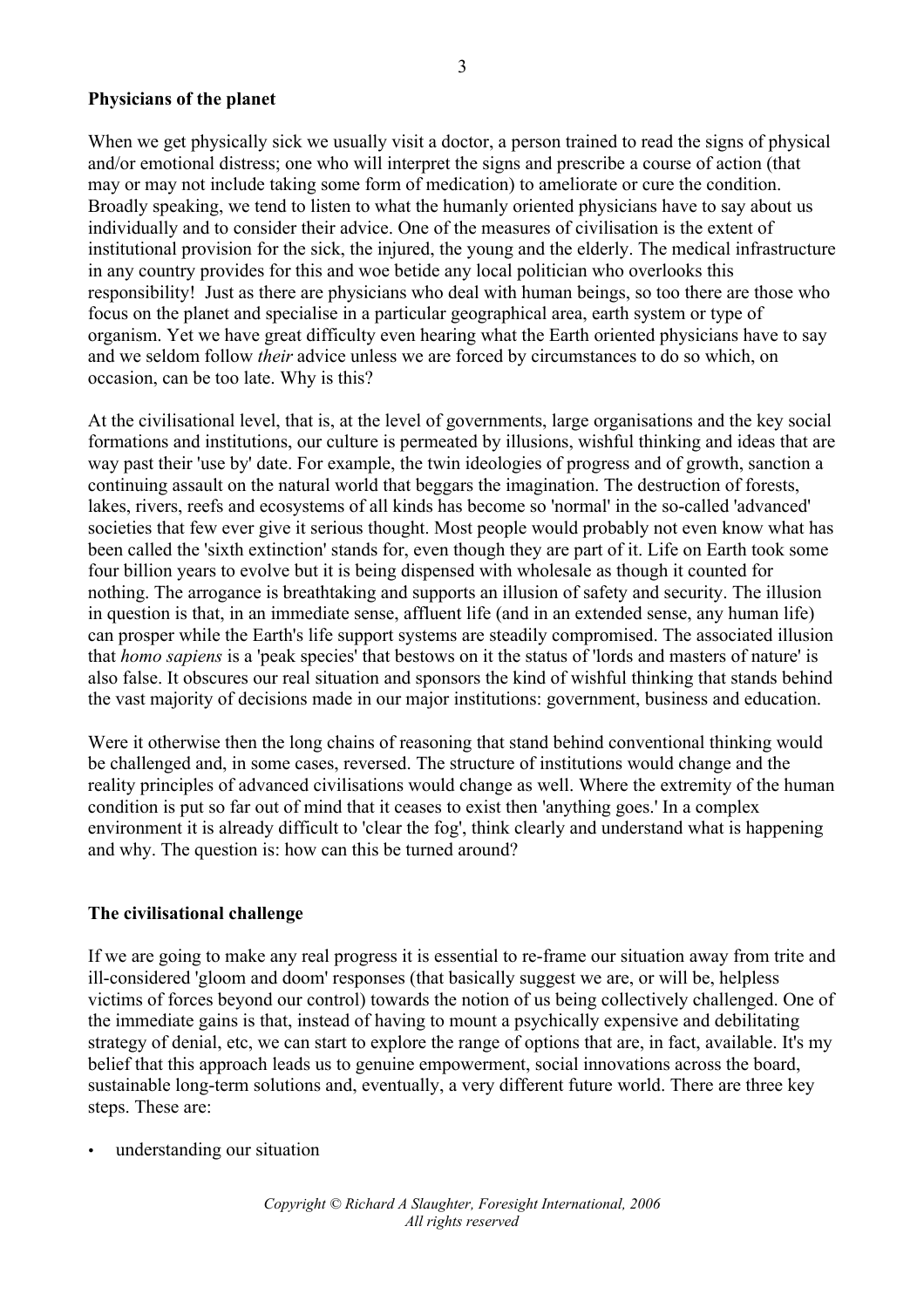- taking responsibility, and
- acting effectively.
	- 1. Understanding our situation

The roots of the human and civilisational predicament go back at least to the Western enlightenment when some of the core notions of our culture emerged: the scientific method, the power of reason, individuality and so on. They were developed and applied further during the industrial revolution, as the revelations of science become embodied in increasingly powerful machines and devices of all kinds. Discoveries in biology, medicine, farming and so on fuelled a great increase both in human numbers and in the steadily growing impacts that populations were exerting on their environment. The mass societies that we take for granted today emerged from a series of revolutions in human ingenuity and technical skill.

Of relevance here is the fact that these developments occurred in the face of critiques, warnings and direct opposition – not once, but many times over. From poet William Blake, the early  $19<sup>th</sup>$  Century Luddites, to the suffragette movement, Lewis Mumford and HG Wells of the  $20<sup>th</sup>$ , there have been many who have stood up and argued against the trends of development that they could see taking place around them. The turning point in terms of popular awareness occurred during the early decades of the  $20<sup>th</sup>$  Century as the 'high ground' of Victorian optimism gave way to a sense of malaise and a growing view that the future looked increasingly forbidding and dark. The impacts of the First and Second World Wars, followed by the explosion of the first atomic bomb in 1945, put paid to the earlier dreams of rational social organisation and the possibility of a perfectible society on earth. At that point utopia turned into its opposite, and we have been living with (or repressing) the consequences ever since.

In other words, to understand our current situation we have to look back and develop an historical analysis, a clear view of how it is that we reached *this* world, and not any of the other multiple possibilities that could have eventuated. Without this analysis we can make little progress in discussing 'the future' - which is why inspirational, poorly grounded, futures work is worse than none at all: it is built on illusions and wishful thinking. The rise of critical futures studies begins here; begins, that is, with a deep appreciation not merely of the 'external' history of our path to the present (machines, technologies and infrastructure) but, perhaps more significantly, of the social and human 'interiors.' That is, the inner worlds of people and cultures. Both of the latter are accessible to the right methodologies, and they've had huge impacts on the range and power of Futures Studies and applied foresight. But there are no quick fixes.

Critical futures studies looks at the grounding of societies in worldviews and ways of knowing. It uses the tools of enquiry that developed in various contexts to 'get inside' and deeply understand the principles and processes that can be summed up in the term 'social construction.' This means that, instead of dealing only with the external, visible, world (technologies, infrastructures, 'the future of cars' [a media favourite] etc) we can also both see and understand many of the processes that proceed all the time 'under the surface.' One of these deals with the issue of legitimation, or how it is that a society establishes something it considers of value and then tenaciously defends it. Another is identity, or how we learn who we are and are inducted into the social order.

Integral thinking enabled a further decisive step forward toward clarity and integration. Until it appeared futurists (and others) had concentrated on understanding the external world through methods such as systems theory and empirical science. Postmodern scholarship in general, and critical futures in particular, brought into play the underlying social factors as mentioned above. But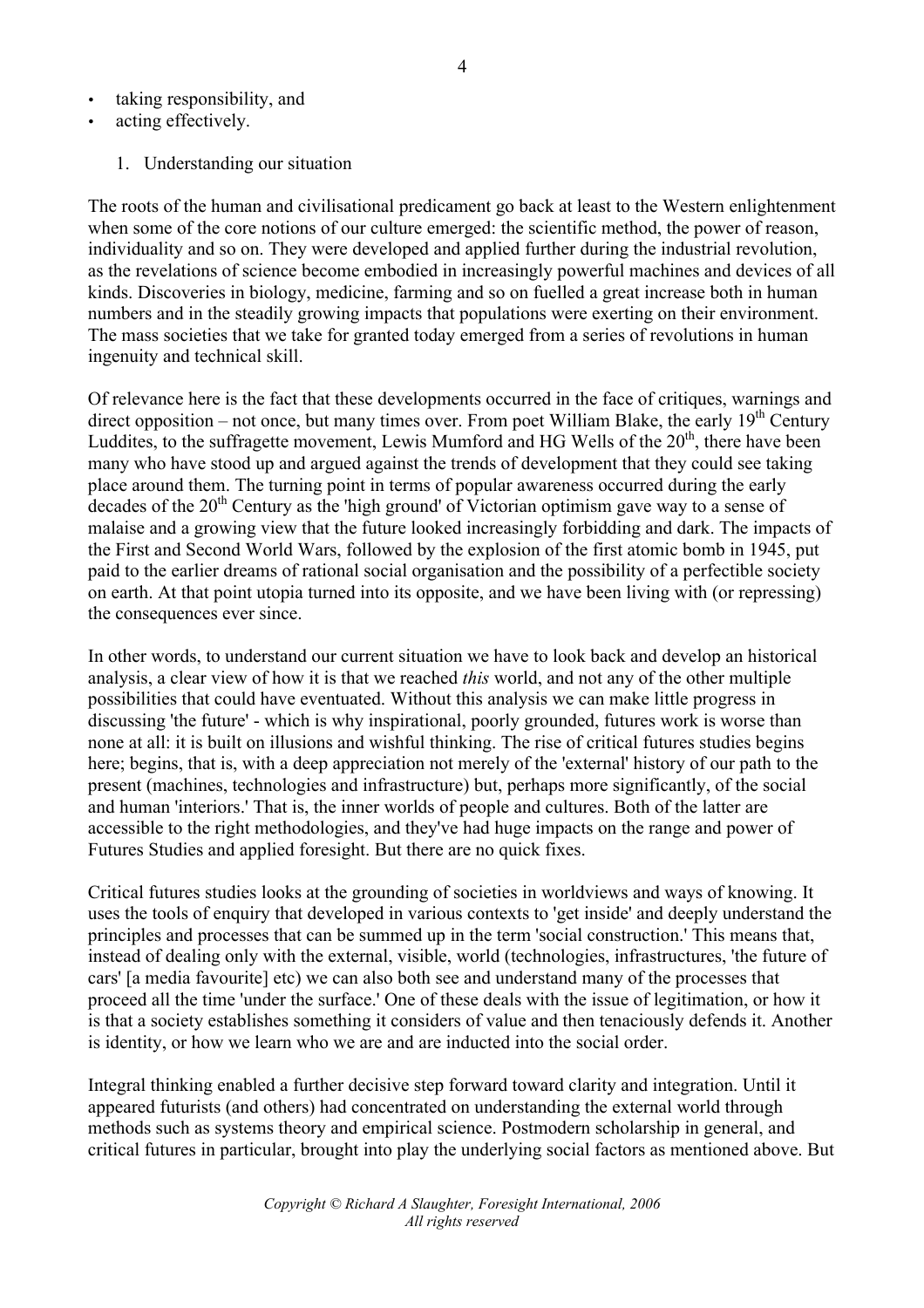it was integral theory that both extended these and provided a way of linking them together, achieving a balance across hitherto separate fields of knowledge that had not been possible before. Specifically, integral thinking allows us to integrate four domains:

- the inner individual (or the domain of 'I')
- the inner collective (the domain of 'We')
- the external individual, ('It') and
- the external collective. ('Its')

It turns out that different phenomena operate in these domains and, as a result, different methods and ways of knowing operate in each of them. This may, at first sight, appear to be an abstract sort of argument, but it you look at the results that have flowed from it you quickly realise that, for the first time, we have an immensely clarifying 'meta map' that allows us to make sense of the complexities and challenges around us. The very positive point is this: it turns out that 'understanding the present', while clearly challenging, is also more achievable than at any time in the past. This provides a valuable clue. With the right tools we can see much, much more deeply into the present and much further into the near future context. In other words, looking 'beneath the surface' provides rich rewards.

A well-established characteristic of mass societies is that citizens have come to be seen as passive consumers with little or nothing to say regarding the great issues of our time. Rather, there are strong pressures to retreat towards privatised zones of comfort and security where the wider world and its problems are excluded. This has been described as 'cocooning', a term that successfully captures the essence of this widespread phenomenon. The tendency is reinforced constantly by the powerful interests that lie behind the huge expansion of marketing and merchandising over recent decades. It is a model that was pioneered in the USA and then spread out across the world with incalculable results. As noted, it is reinforced by a saccharin entertainment industry which itself functions as a vast instrument of diversion. There is a sense in which we've all been turned into observers, bystanders and even voyeurs as the culture of celebrity has inflated beyond all reason the habits, fashions and peccadillos of a few seriously-overexposed people.

The implications are pervasive. For example, the erotic charge and power fantasies associated with fast cars are clearly very appealing to some. A look at the lead articles on the latest luxury models of any car magazine or 'quality' newspaper reveals no hint that the goods on offer are anything other than a right theoretically available to all who can afford them. But, as ever, the truth lies elsewhere.

Early  $21<sup>st</sup>$  Century consumerist culture has its achievements, perhaps, in making available to large numbers of people sophisticated goods at relatively low prices. It is here that any residual 'social utility' of business may reside. Yet in the process whole populations have been turned into consuming automatons that have, in certain key respects, lost sight of the value and grounding of their own autonomy, along with any clear notion of what their own best interests might be. The cornucopia of superficially attractive consumer goods conceals a very different reality – the full cost of mass affluence to us, to the web of life that supports us and to future generations has never been reckoned. Perhaps it never will be. It may literally be incalculable. It can, however, only be a temporary phase.

What's been widely overlooked is that the very success of economic liberalism, the fulfilment of its materialist cornucopian agenda, has led directly to its failure. Those responsible for it may well have genuinely believed that if the economy was 'running well' and that goods and services were being successfully produced for millions of people, then human happiness and social wellbeing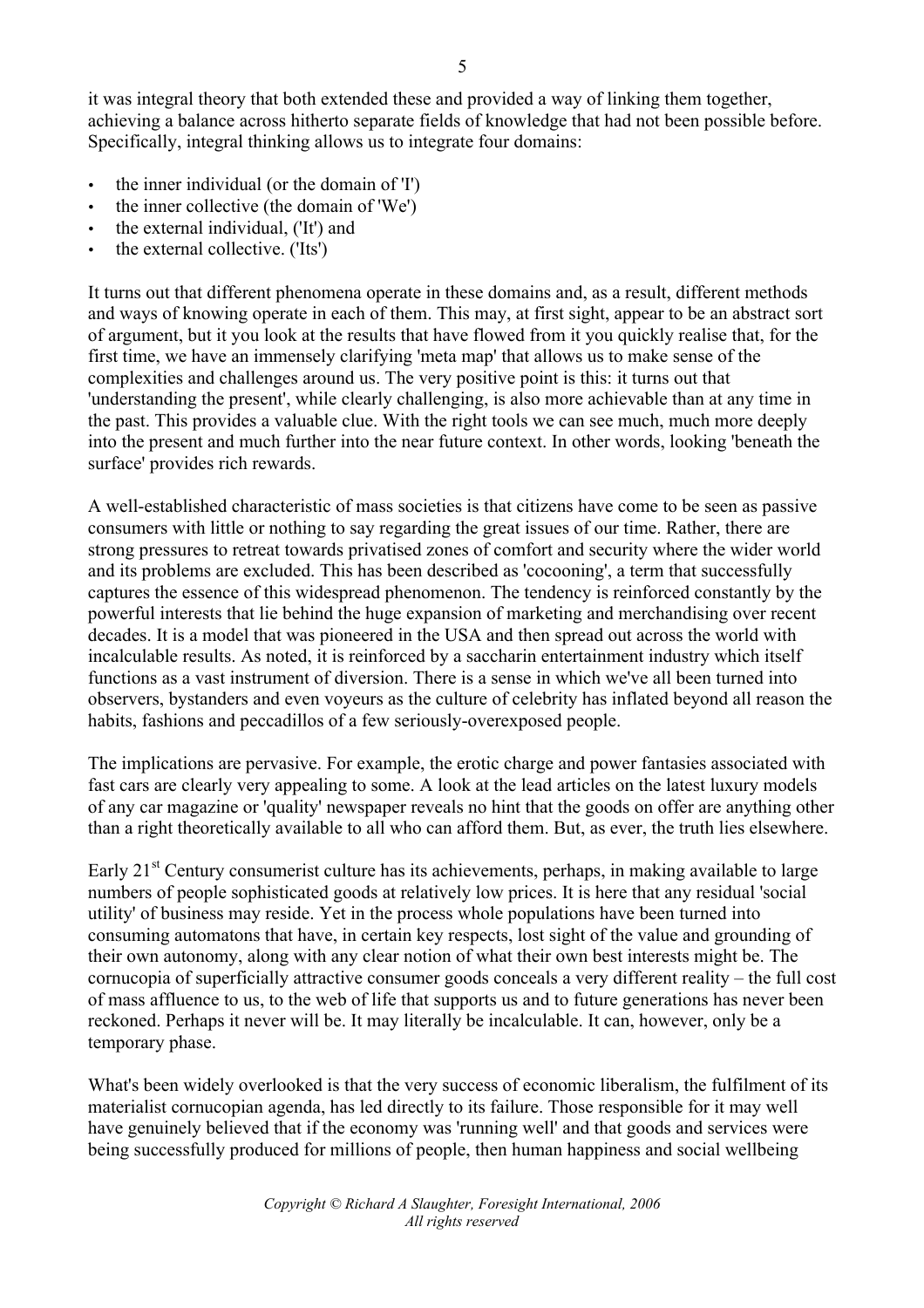would follow. But that's clearly not what's happened. People are now unhappy at higher standards of material living. They are suffering from meaninglessness, depression and alienation on a vast and growing scale. Moreover, it's clear that the Earth cannot sustain the system that's been created to feed endless economic growth for very much longer. What have been called 'the resource wars' have already started. But, rather than demonstrating the positive uses of power, they only signal its nihilism and exhaustion.

### 2. Taking responsibility

Under these circumstances, taking responsibility can appear to be an awesome project. It means, for a start, consciously separating oneself from the flow of conscious and subliminal messages that tell us to want more, buy more, consume more. It means putting these illusions aside and thinking for ourselves. It is also an invitation to a very different way of life – a life that is open to possibilities currently eclipsed by the power of social convention, habit and symbolic power. Here are four specific suggestions, four specific ways to take back responsibility. Many more are, of course, possible.

First, we can become aware of the protective mechanisms of denial, avoidance etc that were outlined above and, instead of taking shelter in the comfort they provide, decide on a case by case basis if we really do want to adopt them so uncritically. In other words, we can begin to open to the reality of our situation without automatically filtering out information, and knowledge that we may initially find uncomfortable. We can begin to positively value this knowledge, recognising that within it are truths, ideas and options that can help shake us out of our ordinary complacency.

Second, we can reverse 'the great forgetting', ie, the complete dependence of society, the economy, the life and breath of each person, on natural systems. We can recognise the arrogance and hubris that always stood in the background as powerful men swelled with pride at new discoveries or a new technologies that aided (some) human beings in some ways but, equally, depleted or destroyed natural capital somewhere, sometime. This insight leads to a refreshing change or perspective. For example, much has been said and written about the moon landings and, more generally, the journey into space. But few have reflected on how that journey was made possible by what someone once called 'the stored motility of countless tiny pre-historic organisms' (ie, fossil fuels), the concentrated energy of ancient sunlight. In like vein, every rush hour in every city in the world thoughtlessly relies on this same archaic source. Beyond this, the construction and deployment of modern armies and weapon systems involves, in each and every case, a vast increase in entropy, the wholesale waste of precious stores of human skill and rapidly diminishing stores of fossil energy. Viewed in these wider terms, war itself becomes even more insane than it looks from a purely human point of view. It is an entropic trap made possible only by a kind of widely shared species vanity and what EO Wilson calls our 'paleolithic obstinacy'. Yet understanding the abject dependence of our civilisation on past riches provides motivation to move away from convenient – yet ultimately fatal – illusions and to seriously develop alternatives.

Third, we can consciously explore the possibilities inherent in what can be called a 'world centric' stance. That is, a view of the world that sees it as a total system comprised both of material and non-material parts. In the expansionist ethos of the last couple of centuries the laws of ecology were both discovered and then set aside. As noted, it became easy to forget the connections between each of us and the wider world. The limits of the human senses reinforce that tendency and have sanctioned much suffering, waste and destruction as a result. The dominant social organisations of our time – transnational corporations – have developed upon and exploited this fractured foundation. As a result they have been accurately described as 'externalising machines.' What this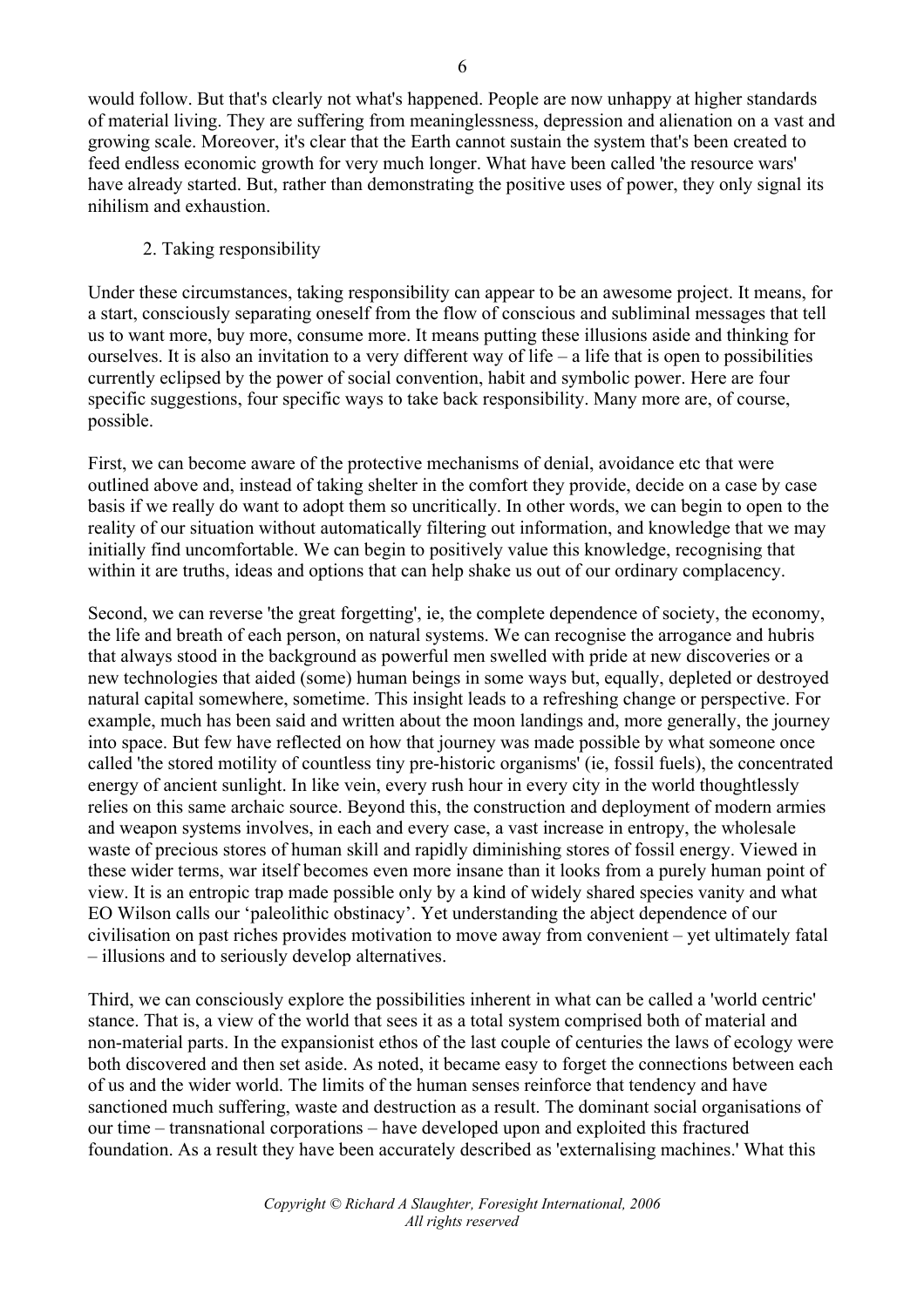means is that they have a single-minded focus - to make money. Toward this end they have actively sought to reduce regulation, deny the full costs of their activities and externalise as many of the costs of production as possible onto the wider environment and, inevitably, future generations. Corporations are not necessarily 'bad' in any final sense. A more constructive view is that they are only part-way through their own process of development and now need to be brought into line with long-term social needs. In a world centric view everything is always viewed in multiple contexts, from micro -, to macro - scale. Although there are few simple answers, vital new rules for the conduct of civilisation can be explored: balance, interdependence, reciprocity and so on.

Fourth, and this is a focus that is often taken by those wishing to encourage others to participate in bringing about change, it is entirely possible to begin to make a host of changes in one's own life, work and household toward 'living more lightly upon the earth.' This is, at the same time, both a useful and a very imperfect solution because, for as long as we have vast entropic infrastructures and war-making capacities; as long as we acquiesce to proxy wars being carried out on our behalf; as long as consumption and waste remain central principles of social life; and as long as the reality principles underlying our civilisation remain fundamentally defective, for all these reasons what any one individual or family can do alone is very minor indeed. Yet this is by no means the end of the story.

When the actions of countless numbers of active citizens align with each other, reinforce each other, governments and businesses start to pay attention. It is then that populations begin to be aware of, and then approach, various 'tipping points' where changes in thinking and practice can follow each other with remarkable speed. The fall of the Berlin Wall and of the old Soviet Union are often quoted in this context. It is therefore vital that changes in personal lifestyle do take place but, at the same time, are not seen as a substitute for all the many other things that need doing at the social level. Taken alone they could be seen as a way of 'keeping radicals quiet' while others go about their old ways of extracting wealth and power at every opportunity.

3. Actions and strategies

In order to act people need to find sources of motivation that work for them and, since 'people are different', no single approach will suit everyone. It is indeed up to everyone to consider the options and to decide what form of motivation is likely to be effective for them. Here are some options:

- feel responsible for one's children and work out of that sense of being committed to an open future;
- feel anger about the state of the world and learn how to sublimate this into effective action;
- get informed about an issue that seems to 'strike a chord' and pursue it tenaciously;
- make a decision to strike out in a new direction and make the study of a world problem a longterm and sustained personal preoccupation;
- participate in, or create, some sort of educational program, or program of renewal
- look at issues in one's own locality and decide where to place efforts, etc.

When the motivation is clear a direct link with specific issues can be made. In this process there is a central idea that I've found to be very useful and effective. The core of it is this. It's very easy to become depressed, worried, overwhelmed by a sense that the 'problems of the world' are too vast and simply beyond our ability to deal with. What's often overlooked, however, is that we mistakenly locate the source of power in the problem. We don't see that the power (to understand, act, make changes and create social innovations) actually resides in each one of us. So the key here is to, in a sense, withdraw energy from creating and sustaining 'the problem' and to redirect that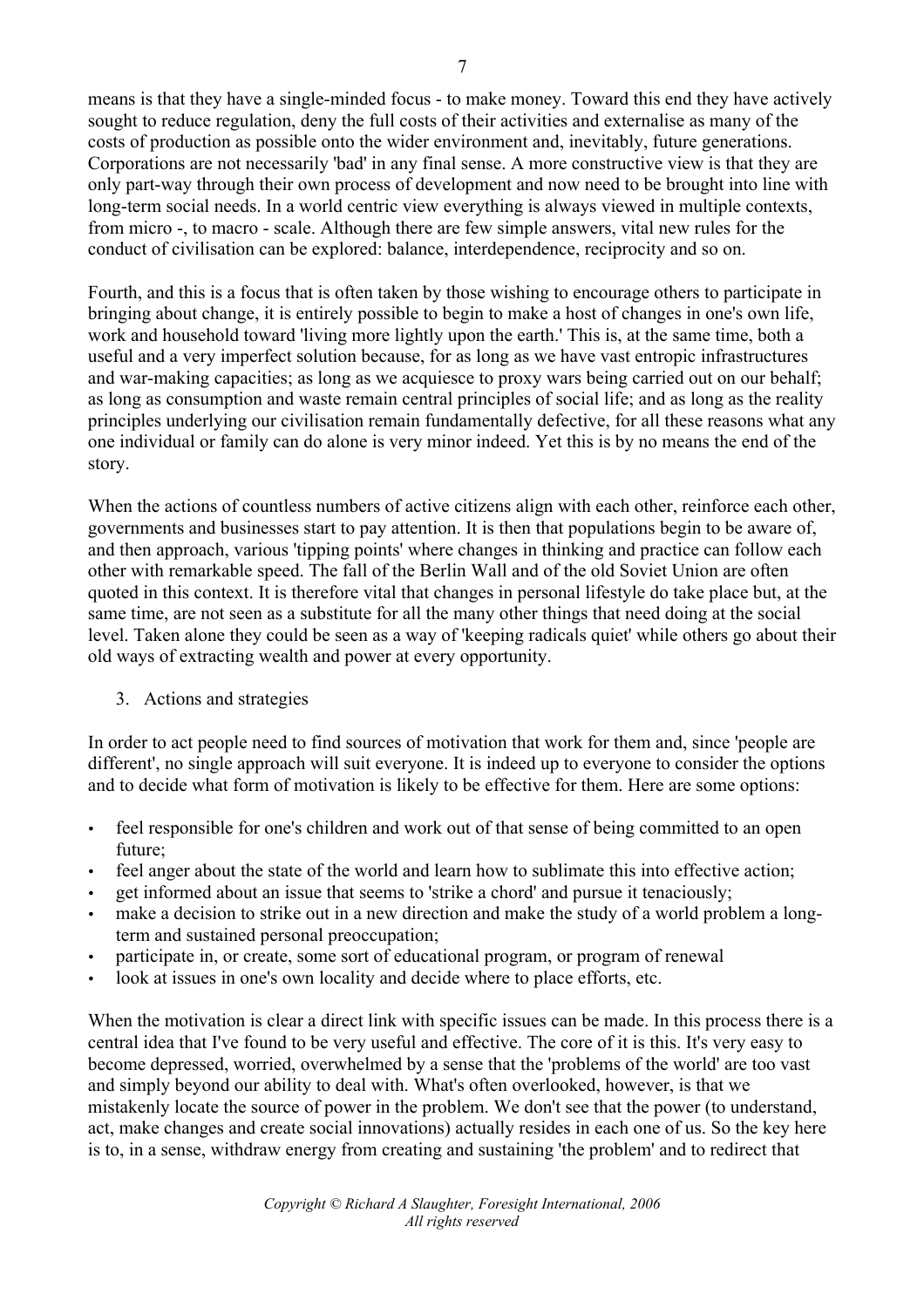same energy into solutions.

This principle can be taken on a naïve level (where it often fails) or on a number of successively deeper levels where it gains more credibility and substance. I call it the 'empowerment principle' and have run many workshops that demonstrate its power. It's not difficult to show how shifts of this kind can make a huge difference in the way people approach and deal with all sorts of problems. The key shift (which is best experienced in a workshop format with other people and not alone and 'in the head') is to (a) consider a range of possible responses to a specific problem and (b) to then explore 'high quality responses.' If the latter are seriously engaged over a period of time it is surprising what can result. To this end I've suggested a number of such responses that can be explored through a wide variety of strategies. I've also found it useful to separate (artificially of course) strategies that can be realistically pursued by the young and those that are more appropriate for older people. A brief summary of some of these is set out below.

Strategies for young people

• Develop an understanding of the effects of young peoples' media.

Look at the ways that such media portray the future in dark, violent, stereotypical terms. Ask 'What is going on here?' Direct attention to the *constructed* nature of these images. De-code the marketing imperative using the suggestions opposite. Begin to consider a wider range of non-commercial, post-materialist possibilities and alternatives.

• Change fears into motivations.

Show how energy is channelled into creating fears or concerns. Explore strategies for re-directing this energy toward strategies of response. Explore the meaning of high-quality responses. Explore the empowerment principle.

• Explore social innovations.

Use simple examples to illustrate how they work. Provide opportunities for young people to model or use the social innovation process. Look at people, literature where successful examples are given.

• See the future as part of the present.

Explore conventional notions of the future. Look at connections between past, present and future. Explore the extended present. Consider examples from this and other cultures of how future generations can be considered and valued.

• Use futures concepts, tools and ideas.

Take up some of these and explore their implications with/for young people. Teach futures concepts with the express purpose of helping to develop a futures discourse. Introduce simple futures tools such as time lines and futures wheels.

• Design ways out of the industrial era.

Show how the concept of design is inherently futures-oriented. Use concrete examples to show how the creative process works. Apply to problem solving, social design, social directions. Work

8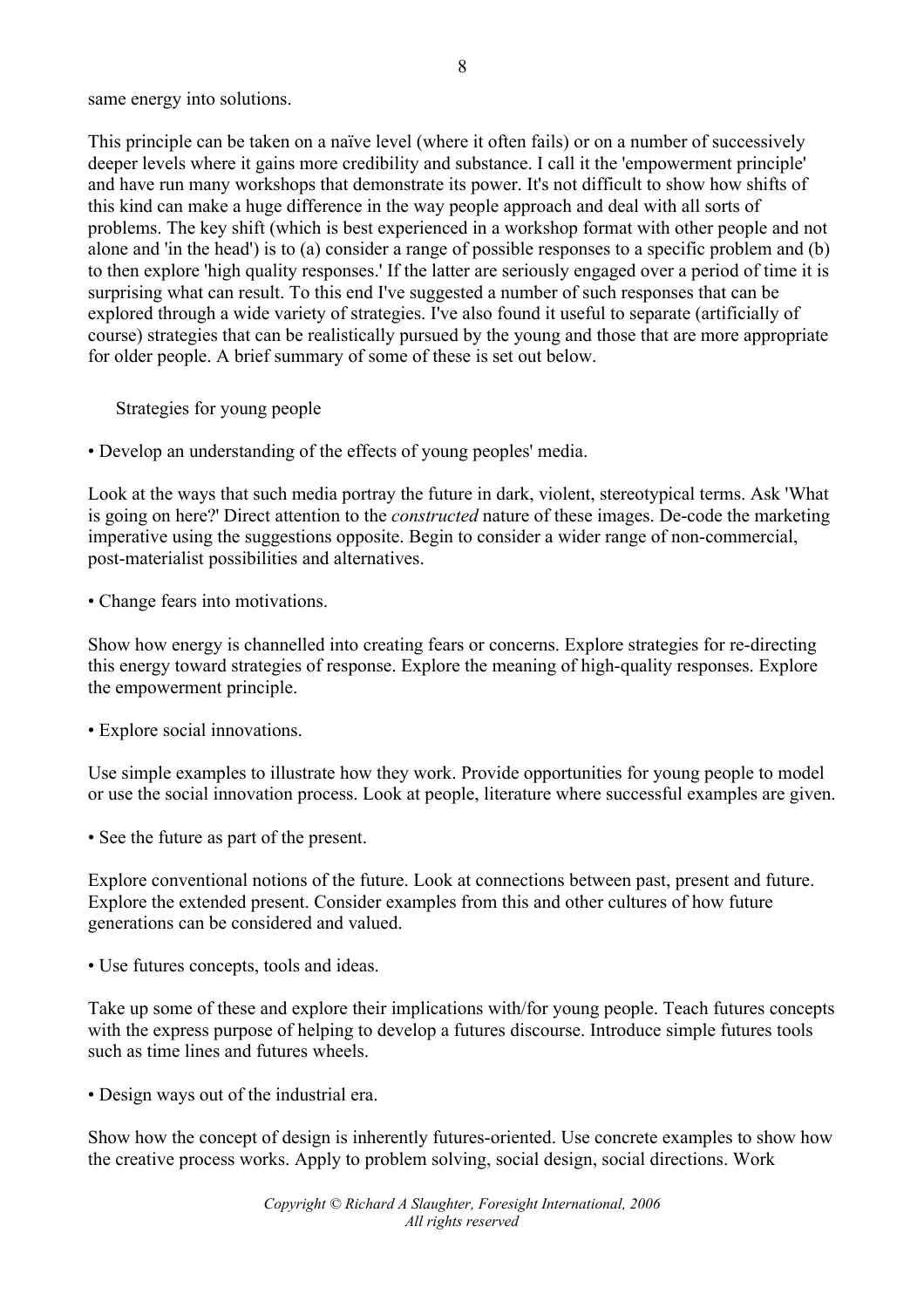through a Futures Bibliography to see what resources exist on some of these themes.

• Explore individual responses to these strategies.

Experience in the use of such strategies will alter perceptions of the future because they build individual confidence and capacity, and reveal avenues for social intervention. In other words, they help people to see themselves as agents rather than passive observers or victims. Those who consciously take on the role of caring (ethical) agents become better placed to negotiate images and pursue projects of futures worth living in. This is a natural extension of the empowerment principle.

Strategies for adults and those working with the young

The above provide a number of starting points for young people. But qualitatively different approaches are needed for dealing with systemic difficulties and deep-seated world view assumptions and commitments. Those working with young people can therefore explore a range of more demanding and longer-term strategies. The latter can be seen as a bridge into dealing in depth with the civilisational challenge. Those who begin to develop insight and understanding at this more profound level are better placed to teach and guide the young, as well as to play more positive roles in the wider culture. They will have access to a wider range of cultural and methodological resources. They will find it easier to chart their own course through a difficult, demanding and, at times, contradictory environment. Finally, they will begin to discern the grounds of long-term solutions. Taken together, these are important gains. There are a number of ways into this deeper perspective. They include the following.

• Studying cultural editing and understanding its creative potential.

Cultural editing refers to the processes by which cultures choose to construe the world one way and not another. The editing process appears to constrain choices and options. There is, however, always a wider range of possibilities than is normally considered.

• Mastering the skills of critical and integral futures.

Critical futures study attempts to understand the present in depth. It considers different ways of knowing, values and epistemologies. Fundamentally, it is about the negotiation of meanings and the grounds of value. Understandings at this level greatly clarify the nature of the present and expand the range of possible futures which emerge from it. Integral futures provides the tools to balance conventional exterior views with less conventional, but equally vital, inner ones. Again, it is no quick fix. Over time, however, it reveals the grounds for long term solutions to many human and world problems.

• Re-negotiating world view assumptions.

When old assumptions prove inadequate, they can be discarded, revised, reconceptualised. This means that what is meant by 'growth', 'health', 'defence' and so on, is much more open and negotiable than is commonly realised. A great deal of constructive work is needed in such areas.

• Creating and supporting institutions of foresight (IOFs).

IOFs are part of the early warning system of advanced, futures-responsive societies. Their role is to scan the environment and to draw attention to signals, precursors, future options that would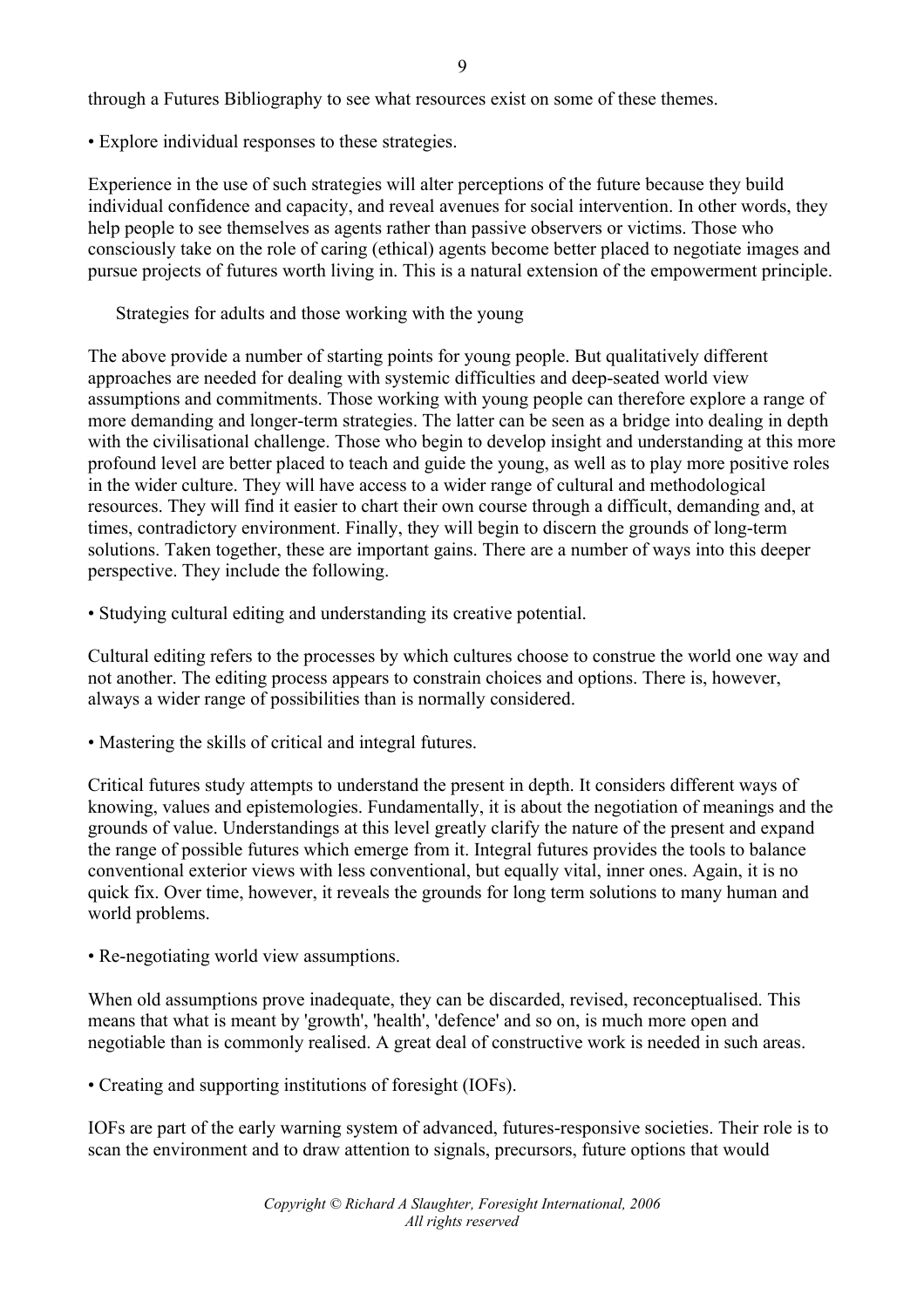otherwise be overlooked. Currently they tend to serve a number of governments and corporations but they potentially have much wider and more valuable uses – such as helping to create and sustain social foresight (foresight in the public interest). The use of social foresight would achieve two vital gains. First, environmental 'signals' would mean that future problems can be detected and given serious attention before they become critical. Second, the 'design forward' principle can be applied to creating the underpinnings of a new civilisation.

• Conceptualising more advanced forms of social and economic life.

Fritz Schumacher wrote of 'an economics of permanence'. But it is also possible to have an economics of kindness or of wisdom. What is needed here is a modelling and exploration of the implications of *more advanced human motives.* These arguably have the power to re-shape social and economic systems toward different ends. The literature on this subject is vast and connects with that on higher order human development, spirituality and a range of other post-materialist topics.

# **Conclusion**

Our civilisation needs to 'wake up' before it is awakened by a series of events that will decimate it mercilessly. No one can say what the trigger(s) will be: climatic, environmental, viral, terrorist, outof-control military nanotech, or some combination of these. What is certain is that the 'normal' operation of human societies, their infrastructures and their economies, are progressively eroding the shared foundations of life. This is the heart of the civilisational challenge and to deal with it we need to deploy our in-built capacities for foresight and intelligent, future-focused action more than ever before.

We have to come to terms with the fundamental dynamic that is undermining civilisation, both East and West, and that points inexorably toward a diminished future for all unless it is understood and resolved. While I am keenly aware of the limitations and drawbacks of a 'crisis mentality' and the often over-stated sense of urgency that comes with it, I'm also aware that the cost or our current failure to understand and deal with this phenomenon will continue to rise and will reach levels that exceed our imagination. That is why observers such as James Lovelock are saying that it is already too late. That may be a hasty diagnosis but what is clear is that it is very, very late indeed to begin a process of wholesale restoration and renewal.

One thing is for certain, though we can be sure it will be denied by many: we are looking at the end of the world as we know it. I cannot, by any stretch of the imagination, imagine a world that can sustain the impacts outlined below (let alone others that could be added) and remain much like the current one. In other words we are closing in rapidly upon what we might call an 'evolutionary break point' or a 'fundamental shift' in our relations with the planet. But this is not another essay of despair.

I suggested above that in order to act people need to find what works for them. The light at the end of this particularly challenging tunnel is clear. As noted at the beginning, the perception of downbeat Dystopian futures can be, and often is, read as merely depressing. But that same perception can also be re-processed, revised, re-framed, read and responded to very differently. With a certain degree of skill and basic human courage, it can also be read as providing us with new, or renewed, forms of motivation. This is the key point I want to make and it is articulated by one of the leading 'physicians of the planet'. In his book *The Future of Life*, EO Wilson wrote that:

we have entered the Century of the Environment, in which the immediate future is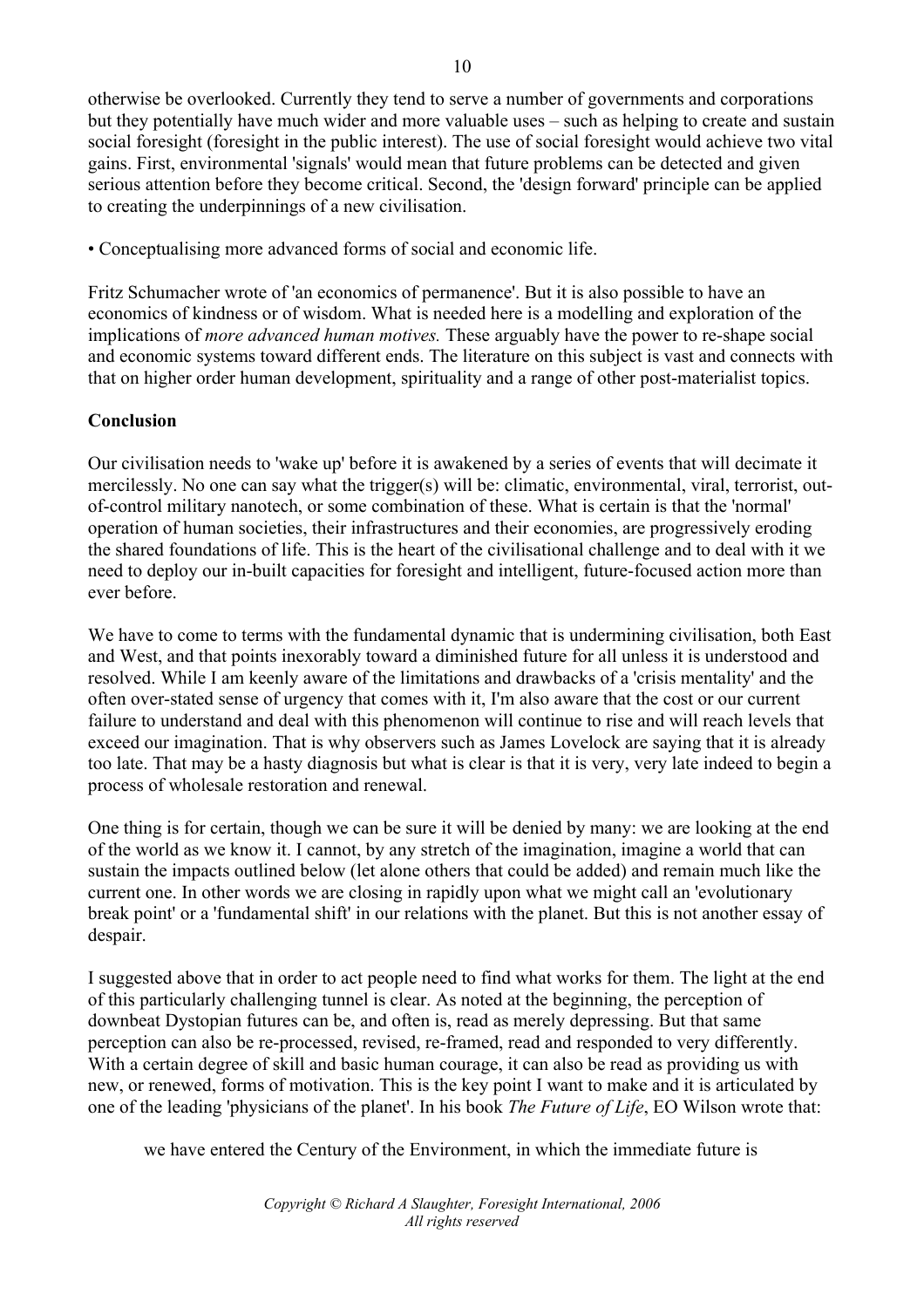usefully conceived as a bottleneck. Science and technology, combined with a lack of self-understanding and a Paleolithic obstinacy, brought us to where we are today. Now science and technology, combined with foresight and moral courage, must see us through the bottleneck and out.

EO Wilson, *The Future of Life* (Abacus, NY, 2002)

This piece captures the reality of our situation in a very real and concise way. It also, to the great credit of its author, anchors long-term solutions in all four of the integral domains I mentioned above. The notion of a bottleneck is also informed by evolutionary history – there were other occasions when our distant ancestors 'only just made it.' Science and technology can never, ever, offer complete solutions for two fairly straightforward reasons. First, they cover only 'half of reality' (ie, the external part). Second, they create as many new problems as they promise to solve. If, however, we take up the deeply human power of foresight and powerfully, profoundly, use it to understand in depth and detail the kind of world we've been creating and what that means for our species and our world; if we can bolster that with moral courage and, I would add, a certain measure of wisdom, then we can indeed see our way beyond what Wilson calls the bottleneck and what I call the civilisational challenge.

If earlier cultures were motivated by positive goals to protect themselves from the vagaries of nature, build cities and create the possibility of a viable social order, ours can draw on these sources in order to take the next steps. Our task is to re-conceptualise, re-vision our place on this small planet and to use all the skill and capacity we can muster to consciously design a world worth living in. It's a huge task but, in my heart of hearts, I think and believe that we're up to it.

# **Appendix 1**

# **Civilisation-threatening world problems**

- 1. We are facing the end of cheap oil and the withdrawal symptoms from this powerful 'drug' will be painful, in part because although we've known this for many years, we've been misled into thinking that 'the market will suffice' and have not taken seriously the many innovations and adaptations that the 'post oil' era will require.
- 2. A global 'flu pandemic may be imminent. If that does not occur there will certainly be others in part due to the size of the human population and also because it penetrates into most of the places where other life-forms, including disease-causing ones, are found.
- 3. The trend towards global warming has been scientifically proven and yet efforts to control CO2 emissions have thus far proved largely ineffective. Some powerful actors have deliberately cast doubt on what are now well-established facts, thus confusing the issue and delaying effective responses.
- 4. The nitrogen cycle is also out of balance with the natural processes of circulation increasingly overwhelmed by a cascade of man-made nitrogen with numerous 'downstream' effects on, eg, lakes and coral reefs.
- 5. Sea level rises of several meters over an historically short period are inevitable.
- 6. The current model of 'wild' globalisation continues to create wealth on the one hand and alienation, resentment, on the other, sowing the seeds of future conflict.
- 7. The rise of religious fundamentalism in the USA has impeded its own social development. Elsewhere it has provided a convenient but false rationale for opposition to the West and a focus for those wishing to carry out violent attacks on it.
- 8. The war in Iraq has exacerbated the above and also rationalised a diminution of privacy and

11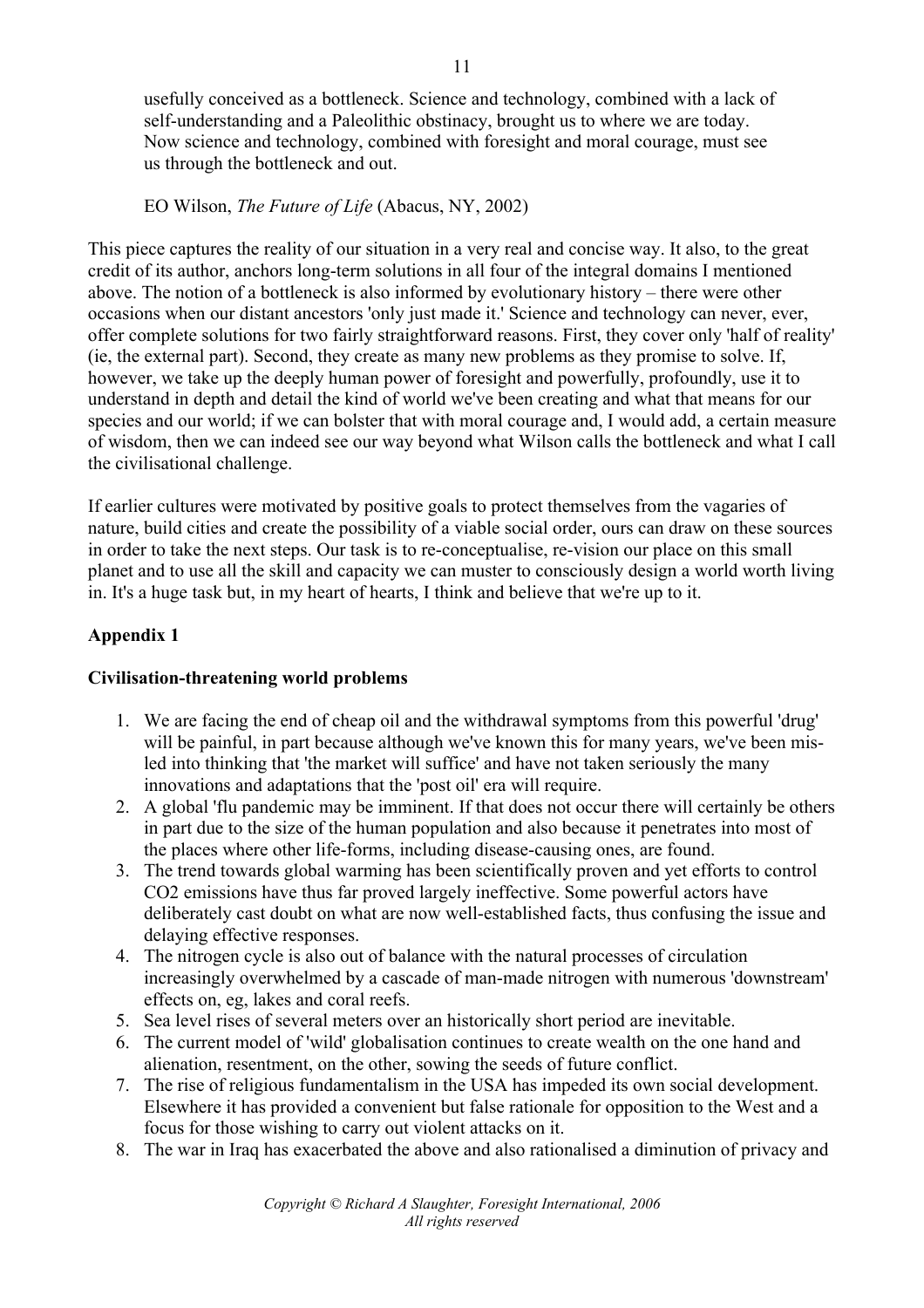loss of civil liberties in some Western countries. It has also shown the limits of the neoliberal project to create the world in its own image of market based consumer societies drawing disproportionately on the world's resources and living systems.

- 9. The collapse of many living systems from forests to fisheries and reefs is progressively reducing the capacity of the Earth to support life. This has still not been acknowledged even though the process is well advanced and objectively obvious.
- 10. Ecosystems, where they are not being destroyed outright, are being simplified. One result is the artificial acceleration of species extinctions, sometimes called the 'sixth extinction'. (The other five were natural events that occurred in the distant past.)
- 11. There is a long-standing trend toward growing shortages of fresh water and the 'mining' (or depletion) of underground aquifers which means that water will grow increasingly scarce.
- 12. New waves of technology are being driven by the abstract imperatives of transnational corporations in their quest for power, profit, market share and return on investment. Such developments are not subjected to effective human, cultural and technological assessment such that societies, as currently constituted, manifestly lack the wisdom to use them well. If left to run unchecked, future technological revolutions look set to overrun human societies.
- 13. Digital, diversionary, surrogate worlds that are characterised by distancing, forgetting and unreality are proliferating. These further sever the links between individuals and the living world that supports their existence. These 'worlds of illusion' are often very compelling, especially to young males.
- 14. The commercially dominated media purports to be 'free to air' but is, in fact, 'extremely expensive to air'. The costs are borne by everyone but are hidden from view in advertising budgets and emerge as social/environmental dysfunctions. In straightforward terms you could say that commerce is 'driving society in the wrong direction', ie, toward more consumption, more dependence and more unsustainable social/environmental impacts.
- 15. Conservative governments are best described as administrators who are currently 'minding the shop'. They lack systems awareness and foresight, operate out of earlier world views, worship mainstream economics and cannot act before consulting opinion polls. They are therefore systematically prevented from leading in any meaningful sense. They place society at risk because they neither see nor understand the challenges of the near term future.
- 16. Education systems are governed by two sets of powerful forces that have very little concern with young people or the future: local politics and mainstream economics. Hence these systems are based on redundant principles that fail to prepare young people for the world of hazard and risk that they are entering.
- 17. Universal health care (in Western nations) has reversed the age-old trend of Darwinian evolution and caused human weaknesses of many kinds to be retained (rather than eliminated). While humanly desirable, the long-term implications continue to create weak and dependent populations, difficult resource dilemmas and new sources of social conflict.
- 18. Big business is still, on the whole, hooked on the growth paradigm and a convenient belief in the efficacy of markets. They overlook the fact that, for markets to 'work' correctly, intelligent governance at national, regional and global levels is required. They do not understand that, by succeeding, the neo-liberal project has failed. They are therefore not looking for solutions in the 'right' places.
- 19. The US government has opted out of offering genuine leadership and is complicit in exacerbating many of the world problems outlined here. It is the world's leading example of wasteful, empty consumption and the exploitation of others to sustain global inequality and hegemonic power. The US has therefore 'set itself up' for exceptionally difficult times.
- 20. There is a growing potential for future conflict over political influence and access to raw materials (especially oil) between the US, Europe, Japan and China. It has been suggested that the era of 'resource wars' has already started.

*Copyright © Richard A Slaughter, Foresight International, 2006 All rights reserved*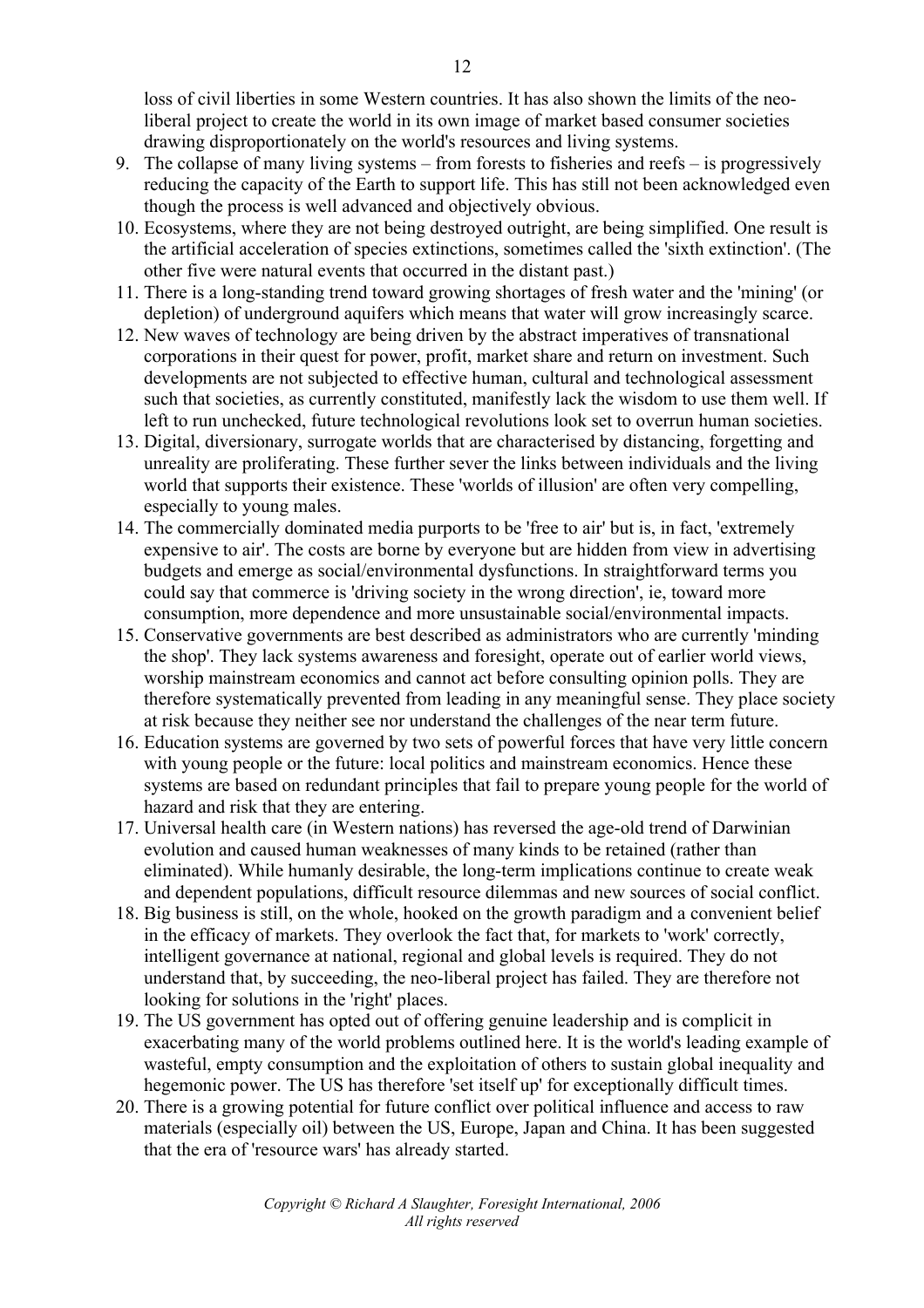# **Appendix 2**

#### **Civilisation saving solutions (or, at least, productive ideas to explore)**

- 1. Get serious about reducing oil dependence. Provide incentives to drive innovation and investment in alternatives: wind, wave, solar, hydrogen etc. Also invest in the social innovations required: move beyond mainstream economics; see economics as a sub-set of society and the economy as a 'fully owned subsidiary' of the ecology; reduce luxury vehicle sales, tax large 4WDs, put road tolls in central CBD streets; also invest in demand management, fast & efficient public transport etc. All are based on well-known options.
- 2. Recognise the role of pandemics in human history and why they occur. Seek solutions based on understanding the relationships between human beings, micro-organisms and the environment. Take the broadest possible ecological approach to this world-wide problem. Put in place the means to detect 'early signals' of new outbreaks and ensure that they have the back-up required to deal with them.
- 3. Get to grips with the underlying drivers of global warming. Understand that is a humanlyinitiated process based on long term trends (farming, burning of fossil fuels, expansion of human populations and activities). Find a viable balance between adapting to the new conditions and reducing their impact. Eg, where possible move settlements away from lowlying coastal areas and those prone to flooding or storm surges. Reduce dependence on fossil fuels. Invest in sustainable agriculture, manufacturing, transport etc.
- 4. Use the science of the nitrogen cycle to re-design policies to regulate the use of nitrogen in, eg, agriculture. Find ways to reduce the cascade to manageable levels – perhaps even rethink it as a resource. (NB. A resource may be 'waste in the wrong place.')
- 5. As in (3) above. Re-zone vulnerable areas so that they become less densely populated. Redesign master plans of low-lying cities to accommodate sea level rise. Look again at likely impacts on coastal plain agriculture and explore mitigation strategies.
- 6. Understand that 'wild' globalisation driven by corporate 'externalising machines' was never in the best interests of humankind as a whole. Reject corporate ideology and face-saving claims to 'good citizenship'. Insist that corporations be reformed and required by law to operate in the long term public interest. Understand that the neo-liberal project has been completed and measures are now needed to (a) repair the damage and (b) move beyond redundant (right/left) political distinctions toward an economy of permanence.
- 7. Religious fundamentalism is a human and social developmental issue and it needs to be approached and resolved as such. Use integral theory, spiral dynamics etc to provide clearer diagnoses of 'what is going on' in fundamentalist mind sets and approach solutions in this way. Locate the common ground through shared human needs and universal values.
- 8. Although warfare is as old as human civilisation its modern forms cannot be sustained in a fragile, compromised, world, especially in the light of existing nuclear arsenals and the advent of powerful new technologies. It is time to wake up to the fact that the international community must outlaw warfare and re-deploy military resources toward positive long-term ends. A variety of social innovations can be used to support this huge task including: UN insurance policies instead of standing armies; conflict resolution techniques; developmental solutions as noted in (7) above.
- 9. A combination of scientific knowledge, ethical commitments and multi-generational efforts in many places can be synergistically combined to replace the present dynamic of destruction with one of restoration and renewal. It is a long term cultural commitment. The fruitful abundance of nature provides the wherewithal to re-seed and renew many devastated areas and to re-build damaged ecosystems. The human population, its settlements and its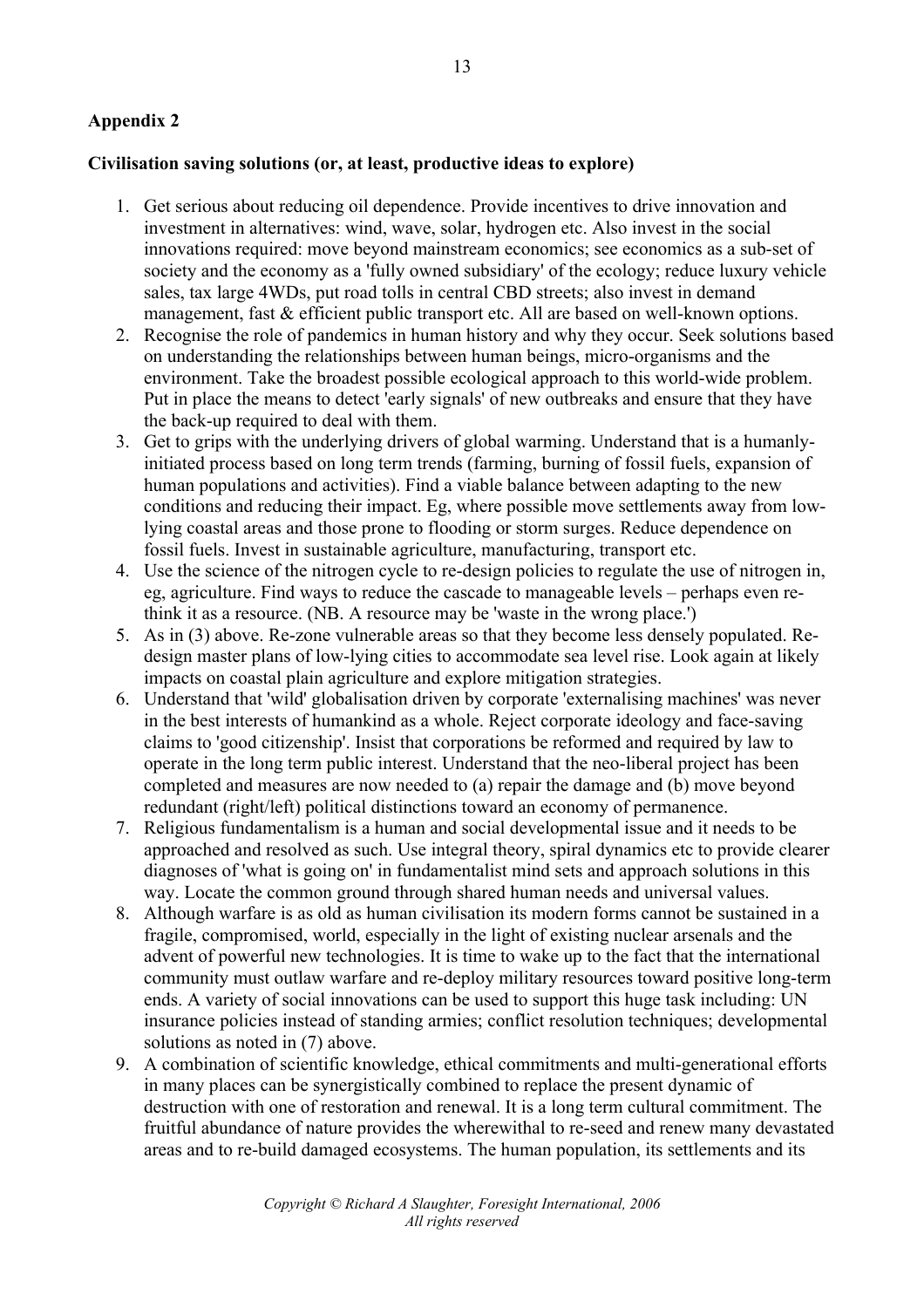technologies do, however, need to be 'nested into' this restored environment and kept in balance with it. This is a 'prime directive' for a sustainable society.

- 10. Species extinctions must be prevented at all costs. A new respect for natural process and our common roots within the overall web of life needs to be incorporated in reinvigorated human cultures. The sixth extinction can only be reversed if the present and future generations abandons the arrogance of previous ones and re-thinks their relationship with the rest of nature.
- 11. Fresh water needs to be treated as the precious resource that it is and re-used, re-cycled and conserved with as much care and ingenuity as possible. Again, much is known about the science of water cycles and this knowledge should be brought to the forefront and used in policy making decisions.
- 12. No new technology should ever be introduced without substantive, exhaustive and thorough technology assessment. The skills of TA have been around for some time but they have been under-valued, set aside and, basically, ignored in the 'rush to market.' But markets are incapable of making ethical decisions or of extending prudence and care now or for future generations. New waves of technology will cause severe disruptions if they are allowed to run unchecked and may well cause the extinction of our species.
- 13. The drawbacks of digital secondary reality need to be explored, appreciated and much more widely understood. Within a marketing culture they are applied naively and with no thought for human, social and environmental consequences. The prevalence of 'unreality industries' based upon them needs to be re-assessed.
- 14. So-called 'free-to-air' broadcasting needs to be openly costed so that the sources of funding are clear for everyone to see. Judgements can then be made about desirability.
- 15. Governments need to acquire a much keener knowledge about, and understanding of, the civilisational challenge than is currently the case. They cannot do a great deal on their own, without pubic support, but they could do much more than at present. For example: move away from their fundamentalist belief in neo-liberal (market based) economics; focus on the real and fundamental issues of our time (rather than the politically convenient ones); and underwrite the development of Institutions of Foresight (IOFs) to provide timely and accurate advice about (a) signals from the environment and (b) quality interpretations of what these signals may mean for governance.
- 16. Free education from the stranglehold of politics and economics. Use the integral perspective to develop a more holistic view of knowledge, society and the world. Ensure that educators in training are given the very best professional start possible, with frequent opportunities for up-dating and personal/professional development. Put education in the hands of educators.
- 17. Seriously get to grips with the long term dysfunctional aspects of universal health care and explore the dilemma created by the opposition between short-term individual human needs and long-term needs of an increasingly dependent population. This is a tough issue that requires serious attention within a wise and mature culture.
- 18. Realise that the growth paradigm was appropriate during an earlier stage of history but has now become unhelpful and destructive. Some growth can be diverted to non-material paths (such as communication substituting for some travel). But, on the whole, the growth paradigm needs to be replaced by a different conception of the needs that economic systems are supposed to serve.
- 19. Feel compassion for the US as its 'view of reality' works out in the world, creating great misery for US citizens and many others. Ensure that we acknowledge our own complicity in 'owning up' to some of the (disowned) characteristics we share with them. Having done this, get creative about re-directing our efforts away from 'empty consumerism' towards longterm ends that both matter and are more satisfying.
- 20. Realise that 'resource wars' are the outcome of some of the social, political, economic and